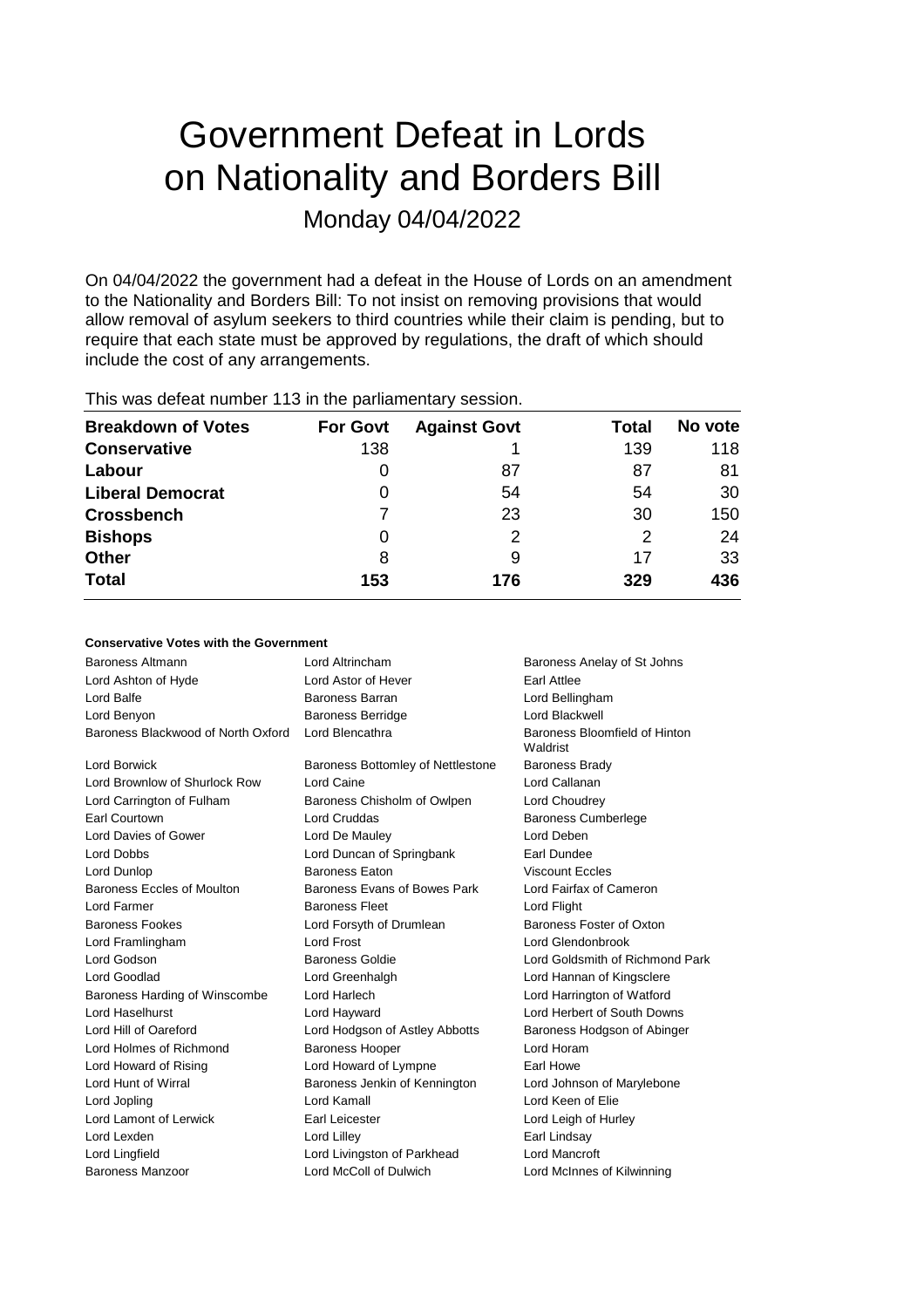Lord McLoughlin Lord Mendoza Baroness Meyer Lord Moylan **Lord Moynihan** Lord Moynihan Baroness Neville-Rolfe Baroness Newlove Baroness Noakes Lord Norton of Louth Lord Offord of Garvel Lord Parkinson of Whitley Bay Lord Patten Baroness Penn **Connect Connect Connect Lord Pickles** Baroness Pidding Baroness Pidding Lord Polak Lord Popat Lord Porter of Spalding Lord Price Lord Randall of Uxbridge Lord Ranger Lord Ribeiro Lord Risby Lord Robathan Baroness Sanderson of Welton Lord Sassoon and Baroness Sater Baroness Scott of Bybrook Baroness Seccombe Lord Sheikh Lord Sherbourne of Didsbury Lord Shinkwin Lord Smith of Hindhead Baroness Stedman-Scott **Lord Stewart of Dirleton** Baroness Stowell of Beeston Lord Taylor of Holbeach Lord Trefgarne Viscount Trenchard Lord Tugendhat Lord Udny-Lister Baroness Vere of Norbiton Baroness Verma Lord Wakeham Lord Wei Lord Wharton of Yarm Lord Willetts Baroness Williams of Trafford Lord Wolfson of Tredegar Lord Young of Cookham Viscount Younger of Leckie

### **Conservative Votes against the Government**

Baroness Warsi

### **Labour Votes with the Government**

**Labour Votes against the Government** Baroness Adams of Craigielea Baroness Armstrong of Hill Top Lord Bach Lord Bassam of Brighton **Baroness Blake of Leeds** Baroness Blower Lord Blunkett **Lord Boateng** Lord Boateng **Lord Bradley** Lord Browne of Ladyton Lord Campbell-Savours Lord Cashman Baroness Chakrabarti Viscount Chandos Baroness Chapman of Darlington Lord Clark of Windermere Lord Coaker Baroness Cohen of Pimlico Lord Collins of Highbury Baroness Corston Lord Davidson of Glen Clova Lord Davies of Brixton Baroness Donaghy Baroness Drake Lord Dubs Lord Eatwell Lord Foulkes of Cumnock Baroness Golding Lord Grantchester Lord Griffiths of Burry Port Lord Grocott **Lord Hacking** Lord Hacking **Lord Hain** Viscount Hanworth **Lord Harris of Haringey** Baroness Hayman of Ullock Baroness Hayter of Kentish Town Baroness Healy of Primrose Hill Lord Hendy Baroness Henig **Lord Howarth of Newport** Lord Hunt of Kings Heath Lord Jones Lord Kennedy of Southwark Lord Khan of Burnley Baroness Lawrence of Clarendon Lord Layard Lord Lennie Lord Liddle **Baroness Lister of Burtersett** Baroness Mallalieu Lord Maxton Lord McAvoy Lord McConnell of Glenscorrodale Baroness McIntosh of Hudnall Lord McNicol of West Kilbride Baroness Merron Lord Morgan Lord Murphy of Torfaen Baroness Nye Baroness Osamor Lord Ponsonby of Shulbrede Baroness Primarolo Baroness Ramsay of Cartvale Lord Reid of Cardowan Baroness Ritchie of Downpatrick Lord Rooker Lord Rosser Baroness Sherlock Lord Sikka Baroness Smith of Basildon Lord Snape Viscount Stansgate Lord Stevenson of Balmacara Baroness Thornton Lord Touhig **Lord Triesman** Lord Triesman **Lord Tunnicliffe** Lord Turnberg Lord Watson of Invergowrie Lord Watts Baroness Wheeler **Lord Whitty Communist Baroness Wilcox of Newport Baroness Wilcox of Newport** Lord Wood of Anfield Baroness Young of Old Scone Lord Young of Norwood Green

### **Liberal Democrat Votes with the Government**

| Liberal Democrat Votes against the Government |                                |                                               |
|-----------------------------------------------|--------------------------------|-----------------------------------------------|
| Lord Addington                                | Lord Allan of Hallam           | Baroness Bakewell of Hardington<br>Mandeville |
| <b>Baroness Barker</b>                        | Baroness Bowles of Berkhamsted | <b>Baroness Brinton</b>                       |
| Lord Bruce of Bennachie                       | Baroness Burt of Solihull      | Lord Campbell of Pittenweem                   |